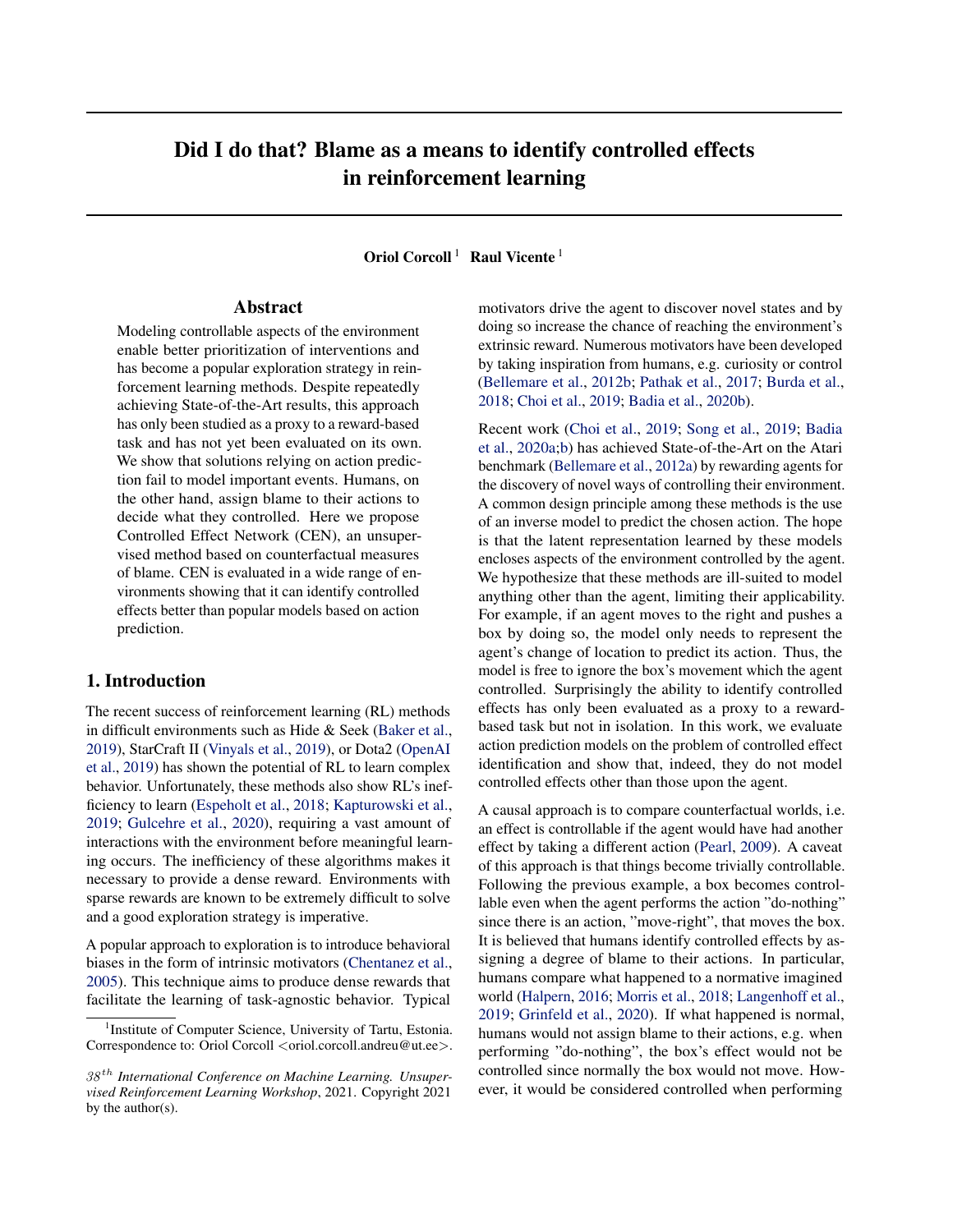<span id="page-1-0"></span>"move-right" since its normative state is to not move.

To improve upon this issue we propose Controlled Effects Network (CEN), an unsupervised method based on the human notion of blame. In contrast to models based on action prediction, CEN is composed of a two-branch forward model that disentangles what is normal and what is controlled to predict the next step effects. Our experiments show that CEN can disentangle effects correctly and that it can model both distant and agent-centric controlled effects.

# 2. Identifying controlled effects using blame

Our goal is to identify what was controlled by the agent. Take Fig. 1 as an example of a skull and an agent about to collide, leading to losing a life. In both scenarios losing a life is controllable by the agent, i.e. there is a world (moving right) where the agent would have not lost a life. In contrast, humans perception of causality is associated to blame [\(Gerstenberg & Lagnado,](#page-7-0) [2014\)](#page-7-0), e.g. in the first scenario we would say that the skull caused the agent to lose a life, whereas in the second one the agent would be to blame since it moved onto the skull and lost a life.

### 2.1. Controllable effects

What does it mean to cause something? [Pearl et al.](#page-9-0) [\(2016\)](#page-9-0) provide an intuitive definition of cause-effect relations: *"A variable X is a cause of a variable Y if Y, in any way, relies on X for its value"*. In the previous example, skulls have a causal effect on the agent's life since the agent's life can decrease due to an skull's attack. Actual causality, proposed in [Halpern](#page-8-0) [\(2016\)](#page-8-0), studies causal relations between individual events of  $X$  and  $Y$ . It aims to answer questions like, did the skull moving right cause the agent to lose a life? In the following, we introduce the concept of (actual) causal effect to then define controllable effect in the context of RL.

The individual causal effect (ICE) of an event  $X = x$  on a variable  $Y_i$  can be measured by comparing counterfactual worlds

$$
ICE_{Y_i}^x \equiv Y_i^x \neq Y_i^{\tilde{x}}, \qquad (1)
$$

where  $Y_i^x$  reads as "what would the value of an individual  $Y_i$  be if X is forced to be x". Similarly,  $Y_i^{\tilde{x}}$  describes the



Figure 1. Is losing a life caused by the skull, the agent or both? Left: the skull moves onto the agent. Right: the agent and skull move towards each other. In both cases the agent loses a life.



Figure 2. Causal diagram of a typical RL setting. Controlled effects depend on the agent's choice of action.

value of  $Y_i$  when X is forced to not be x. Note that since we are using the actual causality framework the sub-index  $i$ refers to an individual event. In the following, we use  $Y_i^x$ and  $Y^x$  interchangeably.

The world  $Y^{\tilde{x}}$  does not exist and needs to be imagined. Intuitively, Eq. 1 compares the world where the event  $x$ happened to an alternative world where event  $x$  had not happened. Consequently, we say that  $x$  has a causal effect on Y if there is an  $\tilde{x} \in X$  that satisfies Eq. 1.

In the realm of RL,  $X$  and  $Y$  take the form of actions, states and observations. Figure 2 illustrates the causal relations present in a typical RL setting, where a state s has an effect on both the next state  $s'$  and the produced observation  $o$ which, in turn, has an effect on the agent's choice of action  $a \in \mathcal{A} \subseteq \mathbb{N}$ . Similarly, an action has an effect on the next state. Since states are typically not accessible by the agent, we do not use states as variables; nevertheless the same principle can be applied if these are accessible. We define the perceived effect  $e_p^a$  as the difference between consecutive observations when taking action a, i.e.  $e_p^a \equiv o' - o$ . As in Eq. 1, we say that a perceived effect was controllable by the agent's action when

$$
\exists \tilde{a} \in \mathcal{A} \colon e_p^a \neq e_p^{\tilde{a}} \,. \tag{2}
$$

Since we want to know what elements of the perceived effect are controllable, the inequality is an element-wise operation.

It is important to notice that the definition of controllable effect has far-reaching consequences: a motionless agent has a causal effect on itself since it could move right; an agent next to a button that can be pressed has a causal effect on that button, even if it does not press it; an agent shot by a gun has a causal effect on its life because it could have dodged it. If Eq. 2 is used as reward, the agent would be rewarded for almost every action at every state! Note that taking  $\tilde{a}$  as a special "do-nothing" action would not work since even doing nothing does something, e.g. if an agent's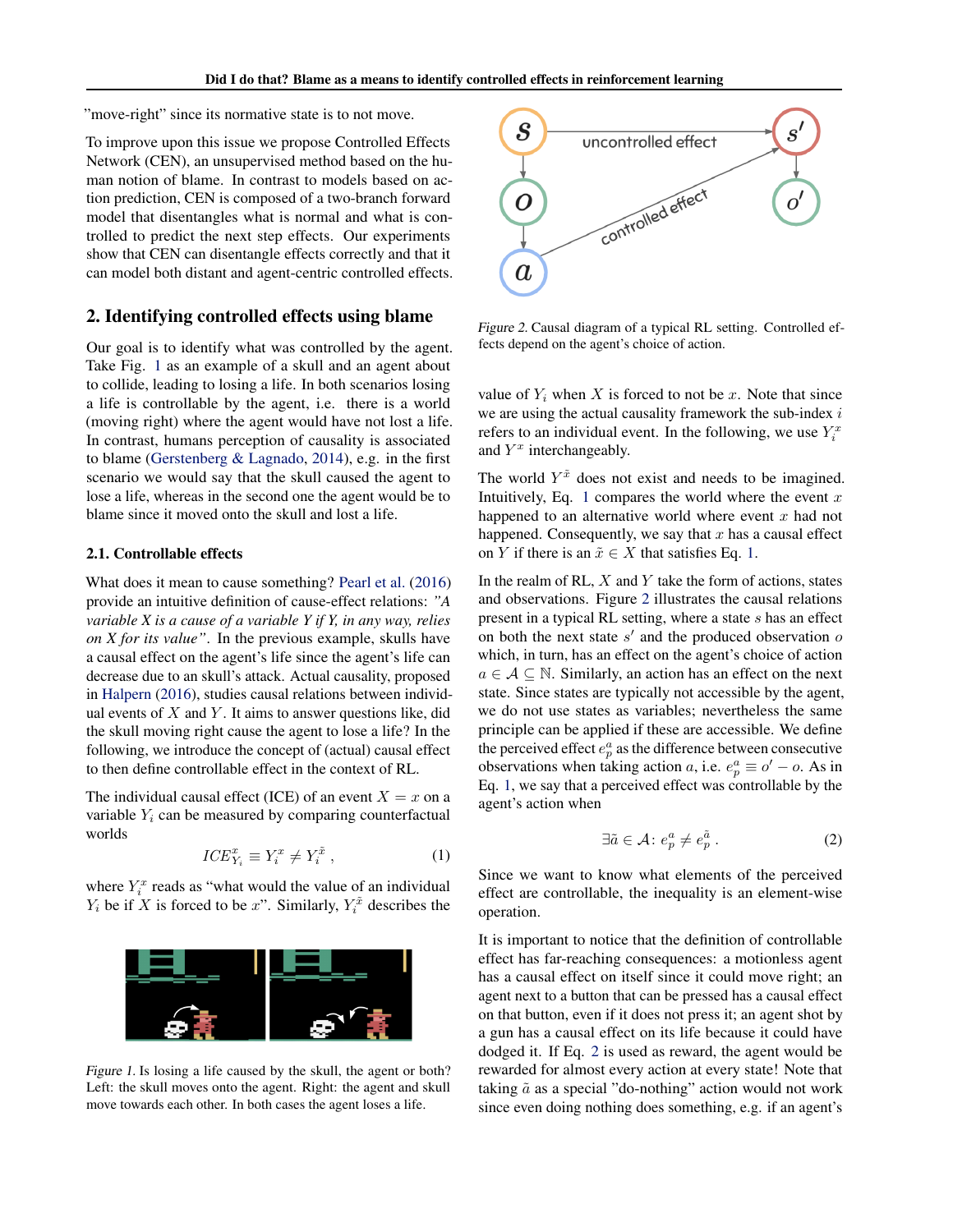<span id="page-2-0"></span>

Figure 3. CEN is a forward model that predicts effects from a given observation and action. It disentangles controlled and normal effects in latent space to then decode them into pixel space. Note that the weights of the decoders are shared.

oxygen level decreases unless still, doing nothing has an effect on the agent's oxygen level. Instead, we would want a more human-like definition of what is controlled where an agent controls a button if pressed; a box if moved or its life if the bullet is dodged.

#### 2.2. Blame

It has been shown that human notion of causality is affected by what is normal [\(Kahneman & Miller,](#page-8-0) [1986;](#page-8-0) [Cushman](#page-7-0) [et al.,](#page-7-0) [2008;](#page-7-0) [Knobe & Fraser,](#page-8-0) [2008;](#page-8-0) [Hitchcock & Knobe,](#page-8-0) [2009\)](#page-8-0). For example heat, fuel and oxygen are necessary causes for a forest fire but people typically say that heat (a match or lightning) and not oxygen caused the fire. Thus, heat is to blame for the forest fire since oxygen and fuel are normally present in a forest. Here, we resort to concepts of normality from actual causality to find if the agent's action is to blame for what happened.

[Halpern & Hitchcock](#page-8-0) [\(2014\)](#page-8-0) propose to compare what actually happened with what normally would happen. Following this idea we use a normative world in replacement to  $Y^{\tilde{x}}$ 

$$
ICE_Y^x = Y^x - \beta_Y , \qquad (3)
$$

where  $\beta_Y$  is the value Y would normally take. Such a value is of course contingent to the notion of normality used, which is to us to define. Note that since we are interested in the magnitude and direction of the effect, Eq. 3 uses the difference rather than the less specific inequality operator used in Eq. [1.](#page-1-0)

In RL, a typical use of this formulation is to compute the causal effect of an action on the return G as

$$
ICE_G^a(s) = G^a(s) - \beta_G(s)
$$
  
=  $Q(s, a) - V(s)$   
=  $A(s, a)$ . (4)

 $G<sup>a</sup>(s)$  is the return the agent would get if action a were to be taken at state  $s$  and is typically estimated using a stateaction value function  $Q(s, a)$ . The choice of normality for  $\beta_G(s)$  is to estimate the expected return with the state-value function  $V(s)$ , giving us the advantage function  $A(s, a)$ .

As described in [Richard S. & Barto](#page-9-0) [\(2018\)](#page-9-0), Generalized Value Functions (GVF) aim to integrate general knowledge of the world; leaving return as special case. Following the same idea, we can reformulate Eq. 3 to compute the controlled effect as

$$
ICE_{e_p}^a = e_p^a - \beta_{e_p}
$$
  
=  $e_p^a - \mathop{\mathbb{E}}_{\forall \tilde{a} \in A} \left[ e_p^{\tilde{a}} \right].$  (5)

Intuitively, Eq. 5 builds a normal world by observing every alternative perceived effect reached by each action and choosing the most frequent of them. To simplify notation, the following sections use controlled effect as  $e_e^{\dot{a}} = ICE_{e_p}^a$ and normal effect  $e_n = \beta_{e_p}$ . Consider the example in Fig. [1,](#page-1-0) scenario on the right. Moving left would cause the agent to die but staying or moving right would keep him alive. If the agent chooses to move left, Eq. 5 indicates that staying put would be normal and that losing a life is controlled by the agent. Contrarily, the scenario on the left would take the loss of a life as normal.

Special care needs to be taken when constructing the normal world  $\beta_{e_p}$  for continuous action spaces. Computing counterfactuals on an infinite number of possibilities cannot be done and some approximation needs to be implemented. Although our experiments use discrete actions, the proposed method in the following section is equipped to handle continuous action spaces since it does not compute counterfactuals for each possible action directly but approximates the final normal world. It is also important to notice that the controlled effects identifiable by Eq. 5. in a partially observable setting ( $o \neq s$ ), where the full state is not observed, are constrained to those observed by the agent. Nevertheless, humans cannot perceive every change in state but can identify relevant controlled effects for their survival and joy.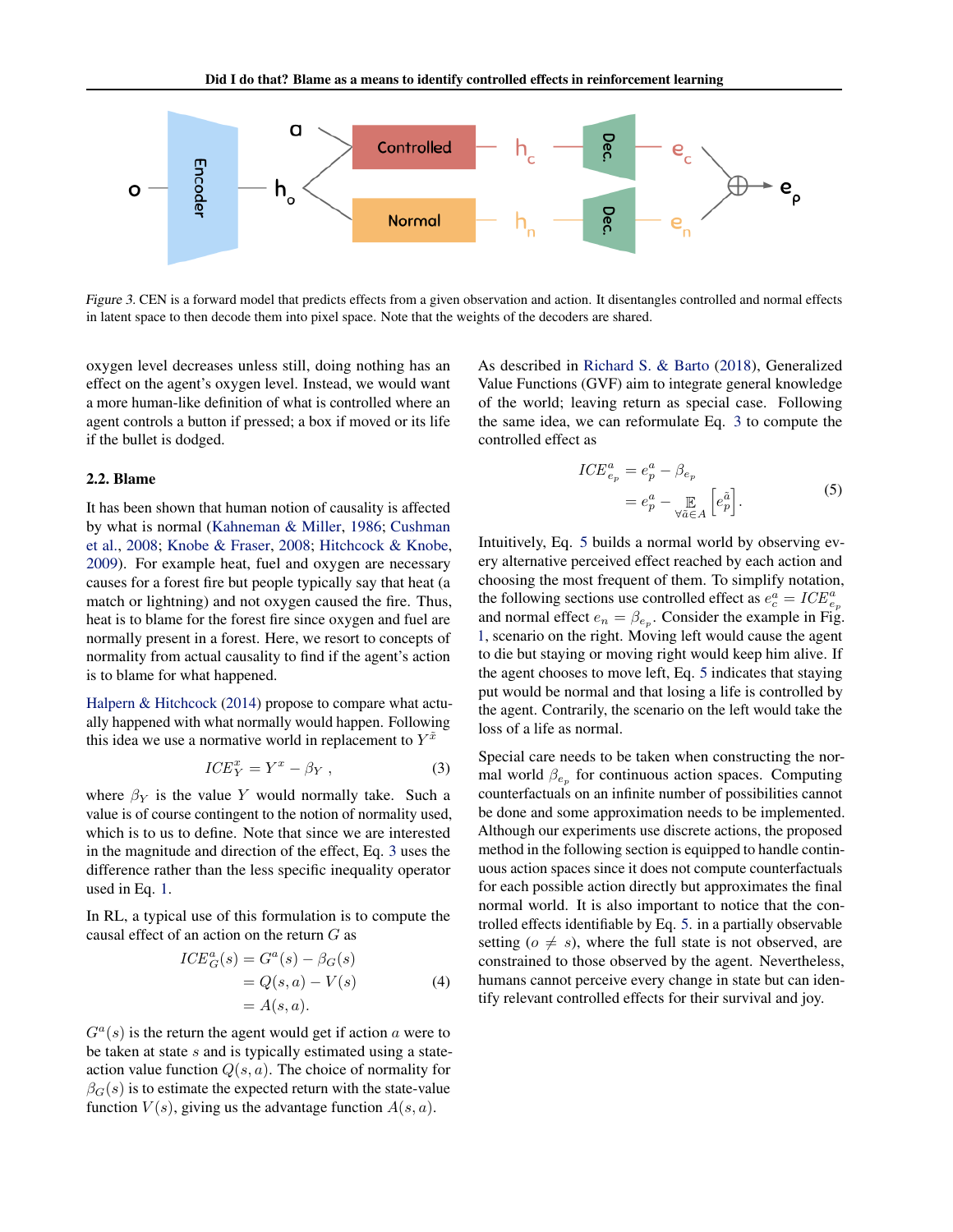# 3. Unsupervised learning of controlled effects

In practice, we do not have access to every world and cannot compute Eq. [5](#page-2-0) directly. We propose an unsupervised method that disentangles controlled and normal effects using perceived effects as training signal.

Here, we introduce Controlled Effects Network (CEN), depicted in Fig. [3.](#page-2-0) CEN is a forward model where observations are encoded into a latent representation and used to predict the perceived effect resulting from taking a specific action. Contrarily to conventional forward models CEN is composed of two branches, where each branch creates a specific latent representation for controlled and normal effects; in a similar fashion to Dueling Networks [\(Wang](#page-9-0) [et al.,](#page-9-0) [2015\)](#page-9-0).

The controlled branch has access to the action (in contrast to the normal branch), which allows to accurately predict effects controlled by the agent, something that the normal branch cannot do. Notice that the controlled branch alone can predict the perceived effect resulting from an action, i.e. the normal branch would not be needed to just act as a forward model.

Then, why do we need the normal branch? The role of the normal branch is to force the controlled branch to predict only what is not predictable using the observation alone and hence, modeling what is controlled by the agent. In a way, the normal branch acts as a distillation mechanism where only what can be controlled will be represented by the controlled branch.

In order to promote the controlled branch to model only controlled effects, we use the following loss

$$
\mathcal{L} = \text{MSE} \left( \hat{e}_c^a + \hat{e}_n, e_p^a \right) + \alpha \text{MSE} \left( \hat{e}_n, e_p^a \right), \quad (6)
$$

where the first part of the loss promotes the modeling of perceived effects, just as in a conventional forward model in which the predicted target  $\hat{e}_p^{\hat{a}} = \hat{e}_c^{\hat{a}} + \hat{e}_n$  is compared to the ground truth  $(e_p^a)$ . The second part of the loss enforces the network to use the normal branch as much as possible to model the world. Additionally, a hyperparameter  $\alpha$  regulates how much the normal branch should model the dynamics of the environment.

Let's take again the example in Fig. [1](#page-1-0) (right). The normal branch is forced to model the skull's movement since it does not depend on the agent's action. Furthermore, if  $\alpha$  is large enough the normal branch is forced to also model the agent being still. Since the controlled branch can only add to what the normal branch predicts, it needs to model the movement of the agent to minimize its loss.

## 4. Experiments

In this section we evaluate<sup>1</sup> CEN's ability to model controlled effects and compare it to the action-prediction model presented in [Choi et al.](#page-7-0) [\(2019\)](#page-7-0), Attentive Dynamics Model (ADM). The experiments are divided in two main categories, pixel and attribute prediction. Pixel prediction experiments aim to compare these two methods as in a binary-class segmentation task where each method produces a mask that covers as much ground truth as possible. In some applications such as for example making use of intrinsic motivators, knowing the position/value of controlled objects may be enough, and therefore, learning to produce a spatial mask is unnecessarily precise. Thus, the second set of experiments aims to measure how well these methods can model controlled effects of individual attributes in the environment's state instead of at pixel-level.

To achieve this, we use multiple environments each showcasing a different aspect of what can be controlled. These environments are based on Griddly [\(Bamford et al.,](#page-7-0) [2020\)](#page-7-0) and Atari ALE [\(Bellemare et al.,](#page-7-0) [2012a\)](#page-7-0), both using the Gym interface [\(Brockman et al.,](#page-7-0) [2016\)](#page-7-0); see an example in Fig. [4.](#page-4-0) We give more details of these environments in each experiment and appendix.

CEN is implemented with 2D convolutional layers and ReLU activation function for the encoder and decoders; the normal and controlled branches are implemented with linear layers and ReLU activation function. Throughout the experiments we use the same neural networks and hyperparameters unless specified otherwise. Our implementation of ADM uses the same architecture and hyperparameters proposed in [\(Choi et al.,](#page-7-0) [2019\)](#page-7-0). See appendix for more details on the architecture, hyperparameters, and training.

## 4.1. Controlled effects at pixel-level

Next we present the results for the pixel-level experiments. The goal is to evaluate CEN's predictions of controlled effects at pixel-level. We report pixel F1 scores between ground truth and prediction binary masks. Although Eq. [5](#page-2-0) computes the magnitude and direction of the effects, we thresholded the predicted controlled effect. We provide more details in the appendix. The network is trained to minimize Eq. 6 using the ADAM optimizer [\(Kingma &](#page-8-0) [Ba,](#page-8-0) [2015\)](#page-8-0) and 300K samples of the form  $(o, a, e_p^a)$  collected with a random policy. The evaluation of the model is done using an evaluation environment with different seed to the one used for training during 5K steps. To generate the ground truth masks for Griddly environments, we use

<sup>&</sup>lt;sup>1</sup>This work's networks, training and evaluation have been implemented using PyTorch [\(Paszke et al.,](#page-8-0) [2019\)](#page-8-0) and NumPy [\(Harris](#page-8-0) [et al.,](#page-8-0) [2020\)](#page-8-0); our experiments are managed using Weights & Biases [\(Biewald,](#page-7-0) [2020\)](#page-7-0).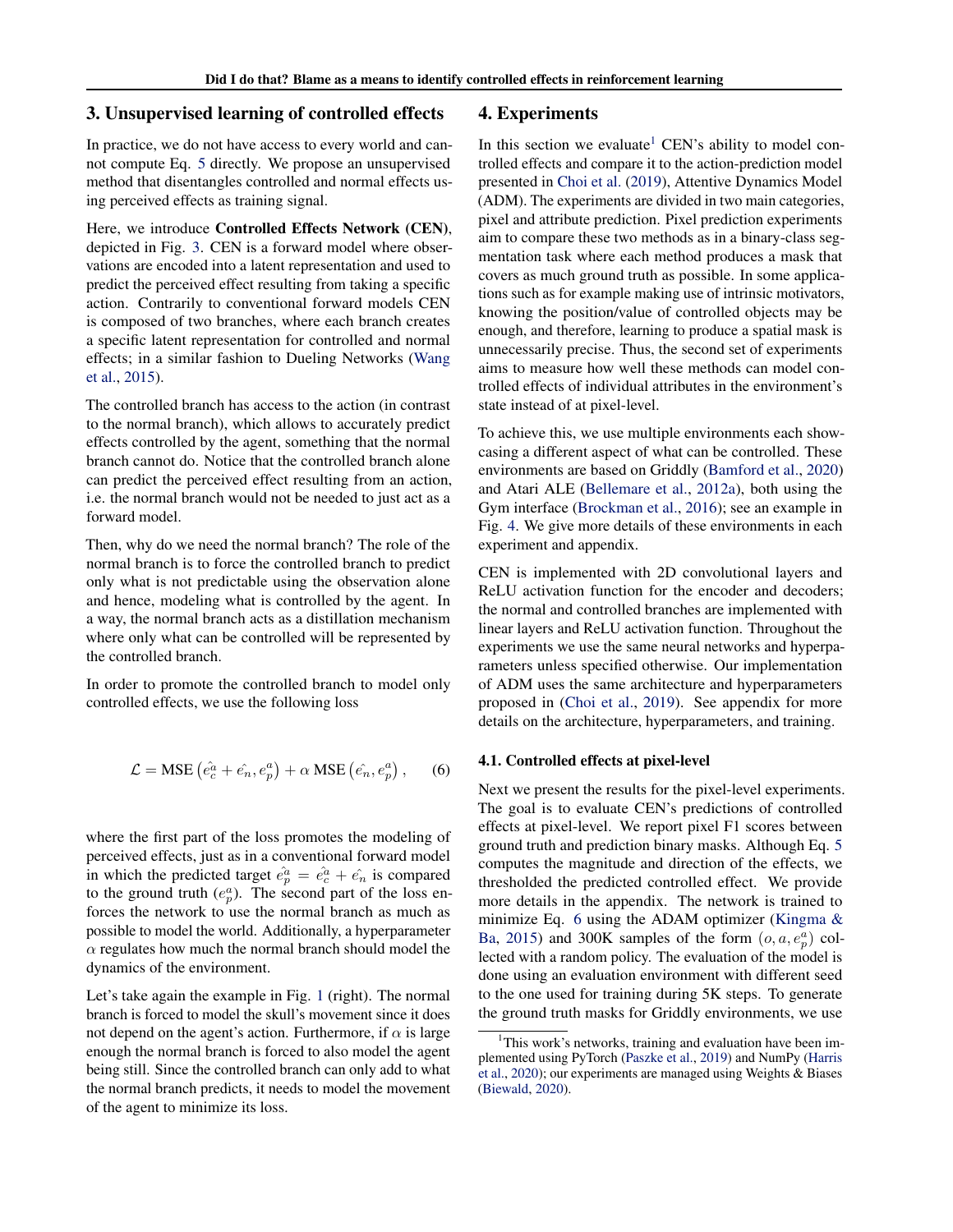<span id="page-4-0"></span>

Figure 4. Suite of environments used in our experiments. From left to right: Clusters, Spiders, Lights and Montezuma's Revenge (MZR).

the internal environment state and transform object coordinates onto pixel coordinates. In experiments using Atari environments the ground truth was collected by computing Eq. [5](#page-2-0) using the ALE's special calls *cloneSystemState* and *restoreSystemState*.

## 4.1.1. CONTROLLED VS UNCONTROLLED EFFECTS

In this experiment we evaluate CEN's ability to disentangle controlled from uncontrolled effects. Here we use the Spiders environment which has two main entities, the agent and an uncontrolled angry spider. If the model has learned to identify controlled effects the masks produced should only focus on the agent and not on the spider.

Fig. 5 shows the pixel F1 score for our model and the baseline. CEN is able to correctly disentangle controlled effects and can produce accurate masks. Although our implementation of ADM can predict the agent's action with 88% accuracy, it is not capable of modeling the agent's controlled pixels. We conjecture that this is due to ADM's sparse softmax mechanism; nonetheless this behavior persisted when increasing its entropy weight which should produce more dense masks.



Figure 5. Pixel F1 scores for CEN and the baseline in the Spiders environment on the task of identifying the controlled effects produced by the avatar. CEN can correctly disentangle the agent from the randomly moving spider.



Figure 6. F1 pixel score on the Clusters environment. CEN is able to model not just the agent but also close controlled effects like the movement of boxes. Top) F1 score for every effect; Bottom-left) F1 score when the avatar moves; and Bottom-right) F1 score when there is a box moving. X axis refers to the training steps (1e5).

#### 4.1.2. CLOSE CONTROLLED EFFECTS

Models based on action prediction are expected to work well on aspects related to the agent. For example, if an agent moves a box due to moving right; the box's movement is also controlled. It is unclear why these models would pay attention to the box since just knowing where the agent is suffices to predict the chosen action. CEN's controlled branch, on the other hand, is motivated to model the box's effect since the normal branch would predict that the box stays where it is. We call "close" controlled effect to an effect that happens near the agent, like the box's movement. To evaluate CEN on this kind of effects we use the Clusters environment. In this environment an agent needs to move colored boxes to their corresponding fixed colored blocks.

Fig. 6 shows that CEN can accurately model the agent and boxes effects better than the baseline. We breakdown individual effects to account for the class imbalance between the agent's movement and the boxes. CEN seems to make more mistakes with boxes than the agent but nonetheless, it can consistently model both.

#### 4.1.3. DISTANT CONTROLLED EFFECTS

Similarly to the previous experiment, we want to evaluate if CEN can model distant effects, i.e. effects that are rea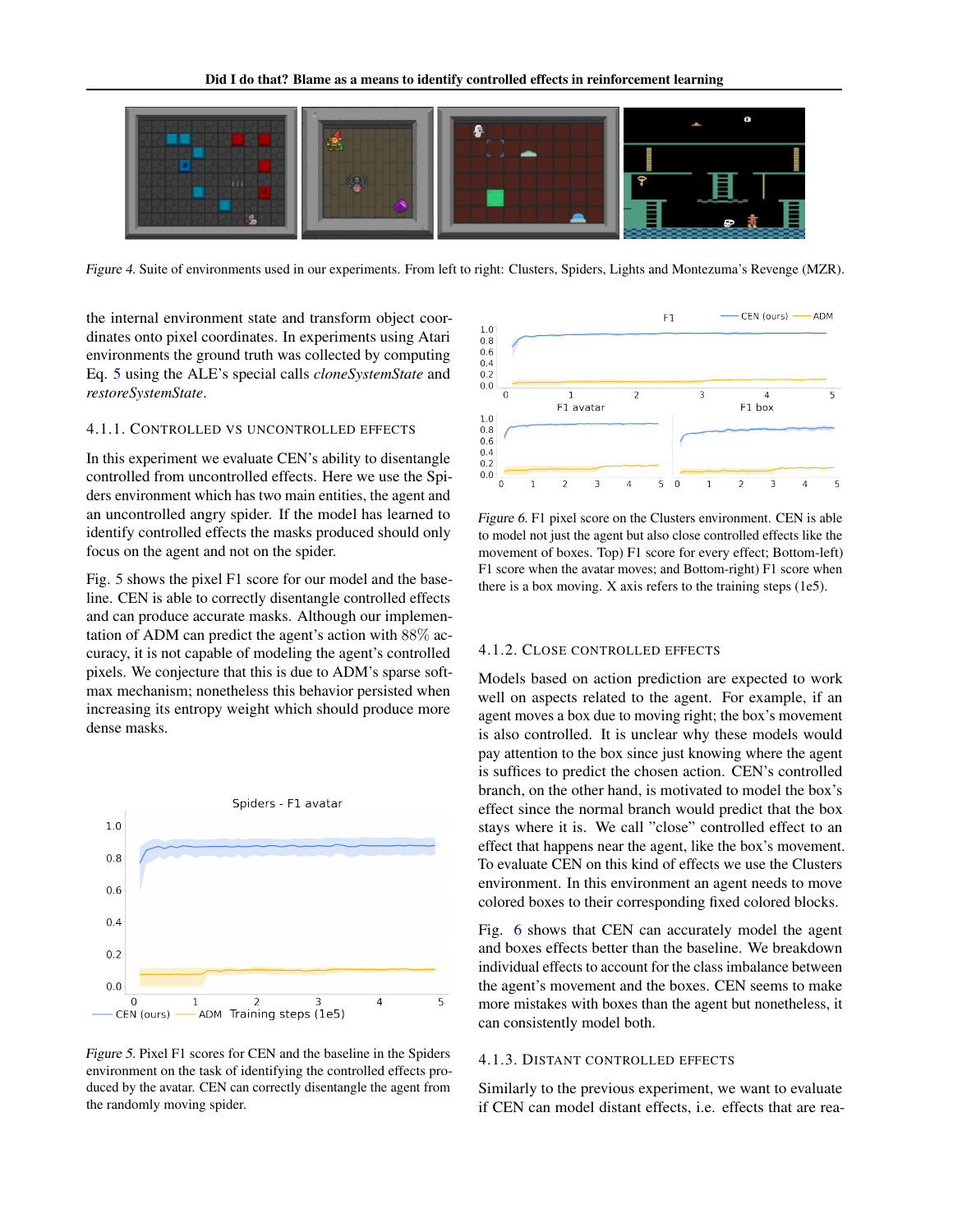sonably far away from the agent's location. In this case, we will use the Lights environment. Here the environment presents two buttons of different color that, when pressed, turn on their corresponding light of the same color. Lights are relatively far away from their corresponding buttons thus making it difficult to model them. As show in Fig. 7, CEN is able to model this kind of controlled effects. Although there is a clear decrease in F1 score, we believe that this is due to the more complex shape of the lights and buttons.

# 4.1.4. CONTROLLED EFFECTS IN MONTEZUMA'S REVENGE

This last pixel-level experiment evaluates CEN on Montezuma's Revenge environment. Although agents in Atari environments have limited control over the environment, the relatively complex dynamics of the agent makes Montezuma's Revenge a challenging test-bed. Results shown in Fig. 8 indicate that CEN can also model controlled effects but that the increase in complexity affects its ability to predict accurate masks. Additionally, Fig. [9](#page-6-0) (last column) shows examples of the masks generated by CEN and our baseline for this environment. Although the F1 score is lower than in the other environments, Atari has more complex shapes which make the model have lower F1 score even when modeling the controlled effect.

#### 4.2. Controlled effects at attribute-level

In the second set of experiments, we want to analyze if CEN can predict controlled effects of attributes present on the environment's state, e.g. the agent's  $(x, y)$  location or if a light turned on. In these experiments, we employ a probing technique similar to the one described in [Anand](#page-7-0) [et al.](#page-7-0) [\(2019\)](#page-7-0). We freeze trained versions of the CEN and baseline networks and use them to train a classifier per each attribute in the environment's state. We use the frozen net-



Figure 7. F1 score on the Lights environment. CEN can model distant effects, even when the agent is not part of the controlled effect. Top) F1 score for every effect; Bottom-left) F1 score when the avatar moves; and Bottom-right) F1 score when a light turns on. X axis refers to the training steps (1e5).



Figure 8. Montezuma's Revenge F1 pixel score. CEN outperforms the baseline even in an environment with more complex dynamics.

works to produce a binary mask of controlled effects, as in the previous experiments, and applying the resulting mask to occlude the perceived effects. These occluded effects are then used to train each probing classifier to predict if there was a positive, negative or none effect. Note that the classifier needs to predict any effect, not just controlled. This way the classifier should only be able to predict accurately controlled attributes such as the agent's position but should fail at predicting the spider's location. Furthermore, the model does not need to produce a perfect mask for the classifier to be able to predict these attributes. We use a random policy to collect a dataset of 35K samples of the form  $(m * e_p, y)$ where  $m$  is the mask produced by the model and  $y$  is the ground truth class. We ensure that each class is relatively balanced, allowing a 20% class imbalance. Each dataset is split into a typical 70/20/10, we report F1 score of each attribute on the test set.

The results in Table [1](#page-6-0) indicate that CEN significantly outperforms the baseline when predicting controlled effects for state's attributes, and thus modeling controlled effects accurately. Furthermore, for both Spiders and Montezuma's Revenge environments the model cannot predict the uncontrolled effects, as expected. Even though ADM's action prediction accuracy was high ( $\sim 88\%$ ) on every environment, it is not able to consistently predict controlled effects at the attribute-level.

# 5. Related work

Intrinsic motivators: A popular way of introducing behavioral biases in RL agents is the use of intrinsic motivators [\(Singh et al.,](#page-9-0) [2005\)](#page-9-0). These motivators can promote different types of exploration, from observational surprise [\(Burda](#page-7-0) [et al.,](#page-7-0) [2018\)](#page-7-0) to control seeking agents [\(Pathak et al.,](#page-8-0) [2017;](#page-8-0) [Choi et al.,](#page-7-0) [2019\)](#page-7-0). Methods in the latter category have shown extremely good results achieving State-of-the-Art in important benchmarks. [Choi et al.](#page-7-0) [\(2019\)](#page-7-0) proposed Atten-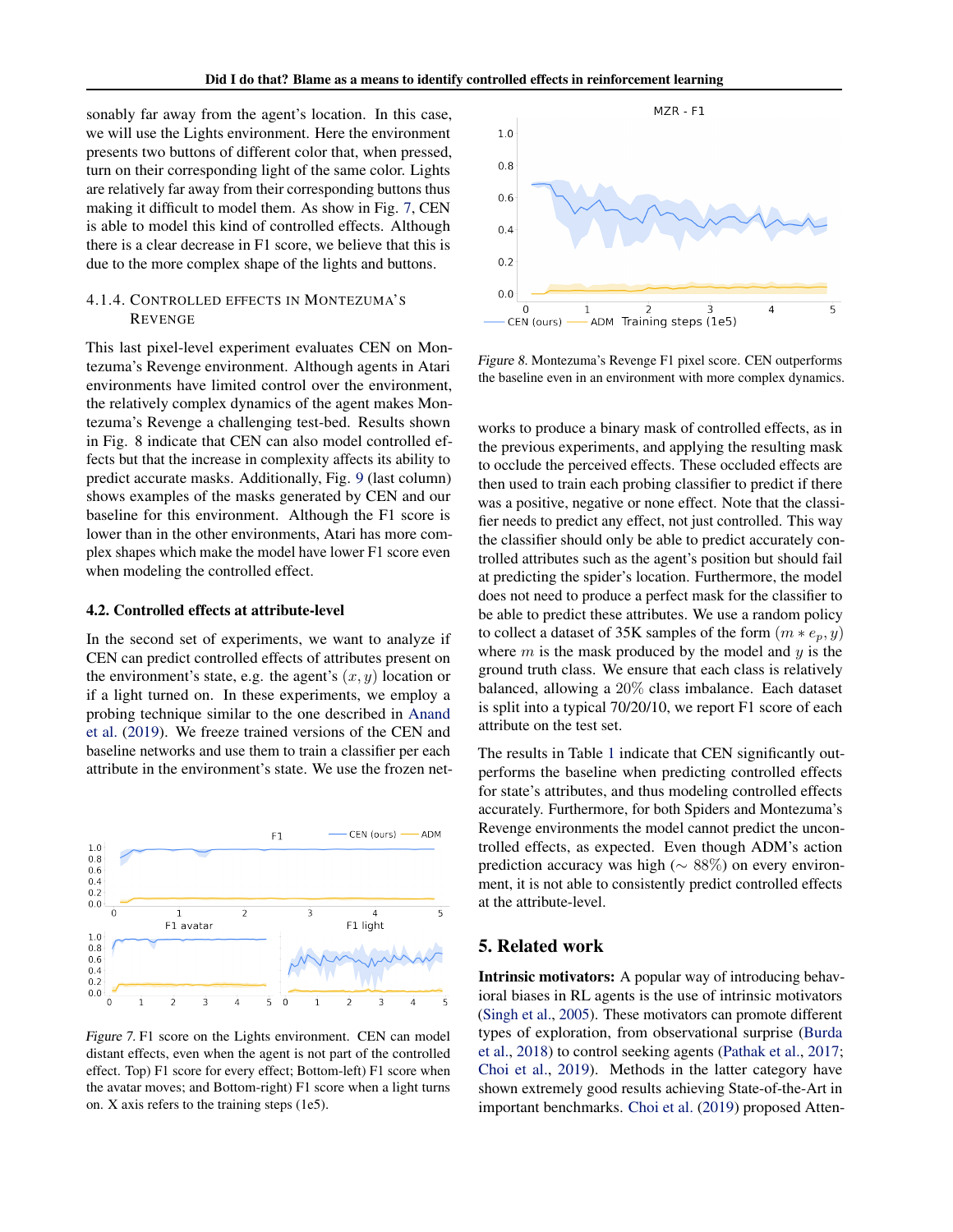Did I do that? Blame as a means to identify controlled effects in reinforcement learning

<span id="page-6-0"></span>

|                    |                     | F1            |                 |
|--------------------|---------------------|---------------|-----------------|
| <b>ENVIRONMENT</b> | <b>ATTRIBUTE</b>    | CEN (OURS)    | <b>ADM</b>      |
| <b>SPIDERS</b>     | <b>AGENT</b>        | $1.0 + 0.00$  | $0.47 + 0.23$   |
|                    | SPIDER $\downarrow$ | $0.35 + 0.03$ | $0.25 + 0.03$   |
| <b>CLUSTERS</b>    | <b>AGENT</b>        | $0.76 + 0.41$ | $0.28 + 0.08$   |
|                    | Box                 | $0.78 + 0.37$ | $0.32 \pm 0.19$ |
| <b>LIGHTS</b>      | <b>AGENT</b>        | $0.97 + 0.01$ | $0.33 + 0.15$   |
|                    | <b>BUTTON</b>       | $0.93 + 0.05$ | $0.33 + 0.01$   |
|                    | LIGHT               | $0.93 + 0.04$ | $0.41 + 0.14$   |
| MZR                | <b>AGENT</b>        | $0.66 + 0.08$ | $0.42 + 0.23$   |
|                    | Skull ↓             | $0.19 + 0.03$ | $0.20 \pm 0.08$ |

Table 1. F1 score for the predicted state attributes. CEN outperforms the baseline and is able to model effects distant from the agent. Note that the locations of the spider and skull are not controlled by the agent thus, the worse it can be predicted the better.

tive Dynamics Model (ADM), an attention based method to discover controlled elements in the environment and used it in combination to a count-based exploration to reward the agent for discovering these elements. This method showed State-of-the-Art in Montezuma's Revenge. This work was extended in [Song et al.](#page-9-0) [\(2019\)](#page-9-0) to incorporate multi-step controlled effects as part of the intrinsic reward, again achieving human-level performance just with intrinsic rewards. [Badia](#page-7-0) [et al.](#page-7-0) [\(2020b\)](#page-7-0) combined control and observational surprise motivators to create a so called "reward soup" where multiple rewards were combined into one. Their method uses an episodic memory in combination to an inverse model to promote the discovery of controlled effects in a single episode and Random Network Distillation [\(Burda et al.,](#page-7-0) [2018\)](#page-7-0) to promote long term progress through the game. This method, again, achieves State-of-the-Art in Atari's hard exploration environments. One thing in common among these methods is the use of an inverse model to model controlled aspects of the environment. Our work, instead, uses a two-branch forward model showing a better coverage of these effects. These methods show the importance of identifying what an agent can control, an avenue that deserves to be explored in depth.

Causality in deep reinforcement learning: Causality is central to humans; we think in terms of cause-effect. A similar method was proposed in [Chattopadhyay et al.](#page-7-0) [\(2019\)](#page-7-0), where they use causal attribution methods to analyzed the effect of inputs on a neural network's outputs via causal attribution. Recent work has introduced causality into deep reinforcement learning [\(Foerster et al.,](#page-7-0) [2018;](#page-7-0) [Buesing et al.,](#page-7-0) [2018;](#page-7-0) [Jaques et al.,](#page-8-0) [2018;](#page-8-0) [Dasgupta et al.,](#page-7-0) [2019;](#page-7-0) [Goyal et al.,](#page-8-0) [2019;](#page-8-0) [Nair et al.,](#page-8-0) [2019;](#page-8-0) [Madumal et al.,](#page-8-0) [2020\)](#page-8-0) showing that this is a promising avenue for the training of agents.



Figure 9. Samples of the masks generated by CEN and the baseline on each environment. Samples were picked for both algorithms based on their high F1 score and diversity. The original perceived effect is marked in black and white; the generated masks are marked in red. F1 score is overlaid in white.

[Corcoll & Vicente](#page-7-0) [\(2020\)](#page-7-0) proposed an attribution method to learn temporal abstractions for object-centric hierarchical RL. [Bellemare et al.](#page-7-0) [\(2012b\)](#page-7-0) compute controllable aspects of the environment. Their method generates a mask with all possible controllable areas of an image and uses it as part of the policy's input. In this work, we instead identify controlled effects using causal concepts of normality and blame.

# 6. Conclusions

The identification of controlled effects is a central task in RL. This work proposes an unsupervised approach to this problem named Controlled Effect Network (CEN). CEN computes counterfactual worlds to assign blame to the agent's actions for what happened. The presented experiments show that, despite of being unsupervised, this method learns to identify controlled effects successfully. Furthermore, we show that popular methods based on action prediction do not model controlled effects besides the agent.

Understanding the world in terms of controlled effects, instead of actions, is a promising avenue. This approach narrows down the large amount of possibilities an agent faces and can be used to prioritize the next action to take based on how its consequences align with the agent's goals. The expressive power of effects ought to be explored to achieve better prioritization of effects. In this direction, more sophisticated modeling of normality, e.g. social norms or time-based norms; can provide a measure of relevance or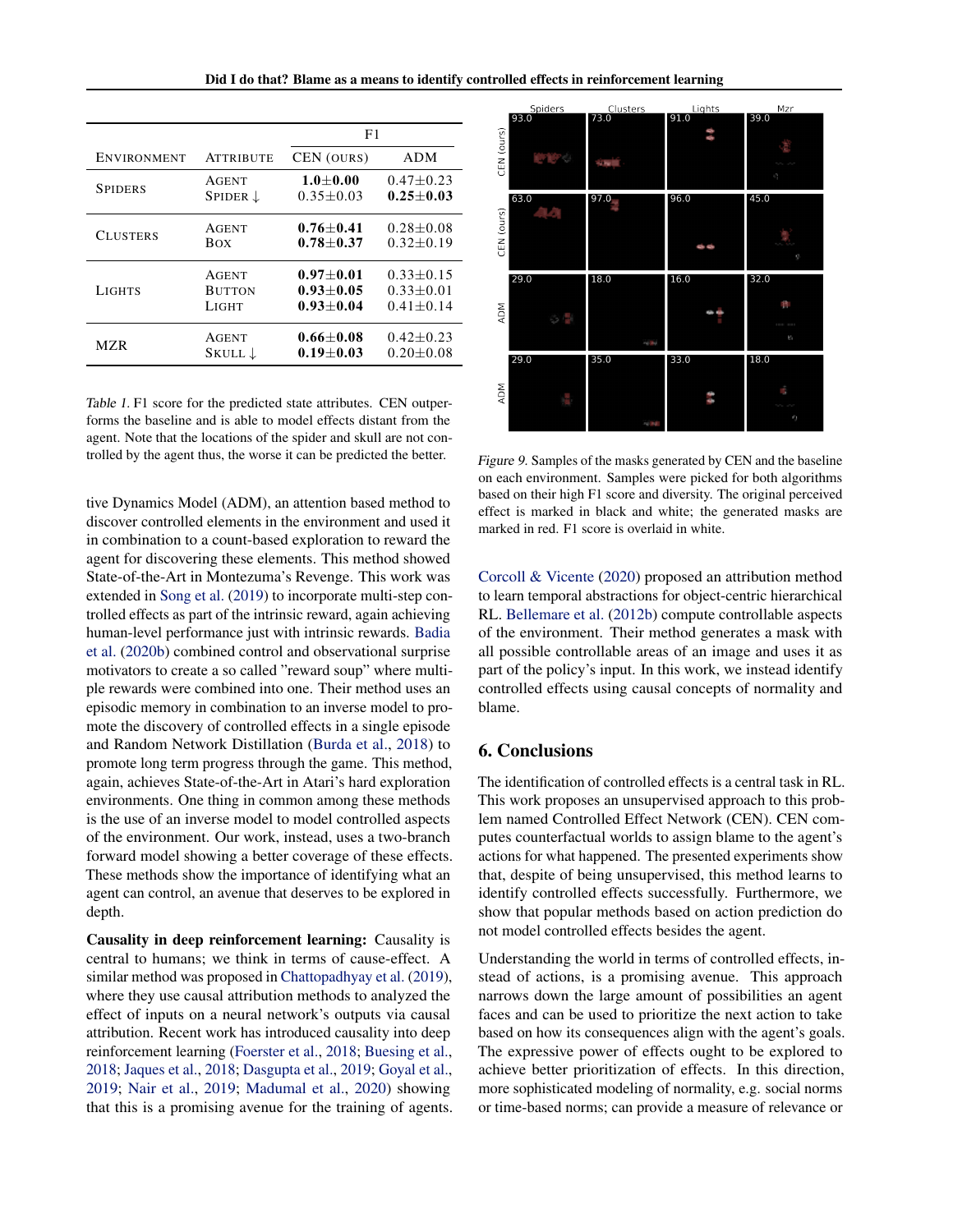<span id="page-7-0"></span>importance useful to prioritize the learning of effects. This study relies on the notion that effects can only be controlled at the next time step and that the environment controls follow up effects. For example, a ball pushed by the agent will be identified as controlled the moment the agent pushes it but it will be governed by the environment's dynamics thereafter. A useful extension to this work would be to identify the consequences of an action taken N steps ago. We believe that the fast pace of the graph neural network ecosystem allows for this extension. These improvements would represent a major leap towards more efficient RL agents.

# References

- Anand, A., Racah, E., Ozair, S., Bengio, Y., Côté, M.-A., and Hjelm, R. D. Unsupervised State Representation Learning in Atari. 2019.
- Badia, A. P., Piot, B., Kapturowski, S., Sprechmann, P., Vitvitskyi, A., Guo, D., and Blundell, C. Agent57: Outperforming the atari human benchmark, 2020a.
- Badia, A. P., Sprechmann, P., Vitvitskyi, A., Guo, D., Piot, B., Kapturowski, S., Tieleman, O., Arjovsky, M., Pritzel, A., Bolt, A., and Blundell, C. Never give up: Learning directed exploration strategies, 2020b.
- Baker, B., Kanitscheider, I., Markov, T., Wu, Y., Powell, G., McGrew, B., and Mordatch, I. Emergent tool use from multi-agent autocurricula, 2019.
- Bamford, C., Huang, S., and Lucas, S. Griddly: A platform for ai research in games, 2020.
- Bellemare, M. G., Naddaf, Y., Veness, J., and Bowling, M. The arcade learning environment: An evaluation platform for general agents. *Journal of Artificial Intelligence Research*, Vol. 47:253–279, 2012a. doi: 10.1613/jair.3912. URL <http://arxiv.org/abs/1207.4708>. cite arxiv:1207.4708.
- Bellemare, M. G., Veness, J., and Bowling, M. Investigating contingency awareness using atari 2600 games. In *AAAI*, 2012b.
- Biewald, L. Experiment tracking with weights and biases, 2020. URL <https://www.wandb.com/>. Software available from wandb.com.
- Brockman, G., Cheung, V., Pettersson, L., Schneider, J., Schulman, J., Tang, J., and Zaremba, W. Openai gym, 2016. URL [http://arxiv.org/abs/1606.](http://arxiv.org/abs/1606.01540) [01540](http://arxiv.org/abs/1606.01540). cite arxiv:1606.01540.
- Buesing, L., Weber, T., Zwols, Y., Racaniere, S., Guez, A., Lespiau, J.-B., and Heess, N. Woulda, coulda, shoulda: Counterfactually-guided policy search, 2018.
- Burda, Y., Edwards, H., Storkey, A., and Openai, O. K. Exploration by Random Network Distillation. 2018.
- Chattopadhyay, A., Manupriya, P., Sarkar, A., and Balasubramanian, V. N. Neural network attributions: A causal perspective. In Chaudhuri, K. and Salakhutdinov, R. (eds.), *Proceedings of the 36th International Conference on Machine Learning*, volume 97 of *Proceedings of Machine Learning Research*, pp. 981–990. PMLR, 09–15 Jun 2019. URL [http://proceedings.mlr.](http://proceedings.mlr.press/v97/chattopadhyay19a.html) [press/v97/chattopadhyay19a.html](http://proceedings.mlr.press/v97/chattopadhyay19a.html).
- Chentanez, N., Barto, A., and Singh, S. Intrinsically motivated reinforcement learning. In Saul, L., Weiss, Y., and Bottou, L. (eds.), *Advances in Neural Information Processing Systems*, volume 17, pp. 1281–1288. MIT Press, 2005. URL [https://proceedings.](https://proceedings.neurips.cc/paper/2004/file/4be5a36cbaca8ab9d2066debfe4e65c1-Paper.pdf) [neurips.cc/paper/2004/file/](https://proceedings.neurips.cc/paper/2004/file/4be5a36cbaca8ab9d2066debfe4e65c1-Paper.pdf) [4be5a36cbaca8ab9d2066debfe4e65c1-Paper](https://proceedings.neurips.cc/paper/2004/file/4be5a36cbaca8ab9d2066debfe4e65c1-Paper.pdf). [pdf](https://proceedings.neurips.cc/paper/2004/file/4be5a36cbaca8ab9d2066debfe4e65c1-Paper.pdf).
- Choi, J., Guo, Y., Moczulski, M., Oh, J., Wu, N., Norouzi, M., and Lee, H. Contingency-Aware Exploration in Reinforcement Learning. *ICLR*, pp. 1–20, 2019.
- Corcoll, O. and Vicente, R. Disentangling causal effects for hierarchical reinforcement learning, 2020.
- Cushman, F., Knobe, J., and Sinnott-Armstrong, W. Moral appraisals affect doing/allowing judgments. *Cognition*, 108(1):281–289, July 2008. doi: 10.1016/j.cognition. 2008.02.005. URL [https://doi.org/10.1016/](https://doi.org/10.1016/j.cognition.2008.02.005) [j.cognition.2008.02.005](https://doi.org/10.1016/j.cognition.2008.02.005).
- Dasgupta, I., Wang, J., Chiappa, S., Mitrovic, J., Ortega, P., Raposo, D., Hughes, E., Battaglia, P., Botvinick, M., and Kurth-Nelson, Z. Causal reasoning from metareinforcement learning, 2019.
- Espeholt, L., Soyer, H., Munos, R., Simonyan, K., Mnih, V., Ward, T., Doron, Y., Firoiu, V., Harley, T., Dunning, I., Legg, S., and Kavukcuoglu, K. Impala: Scalable distributed deep-rl with importance weighted actor-learner architectures, 2018.
- Foerster, J., Farquhar, G., Afouras, T., Nardelli, N., and Whiteson, S. Counterfactual multi-agent policy gradients. *Proceedings of the AAAI Conference on Artificial Intelligence*, 32(1), Apr. 2018. URL [https://ojs.aaai.](https://ojs.aaai.org/index.php/AAAI/article/view/11794) [org/index.php/AAAI/article/view/11794](https://ojs.aaai.org/index.php/AAAI/article/view/11794).
- Gerstenberg, T. and Lagnado, D. A. Attributing responsibility: Actual and counterfactual worlds. In Knobe, J., Lombrozo, T., and Nichols, S. (eds.), *Oxford Studies in Experimental Philosophy*, volume 1, pp. 91–130. Oxford University Press, 2014.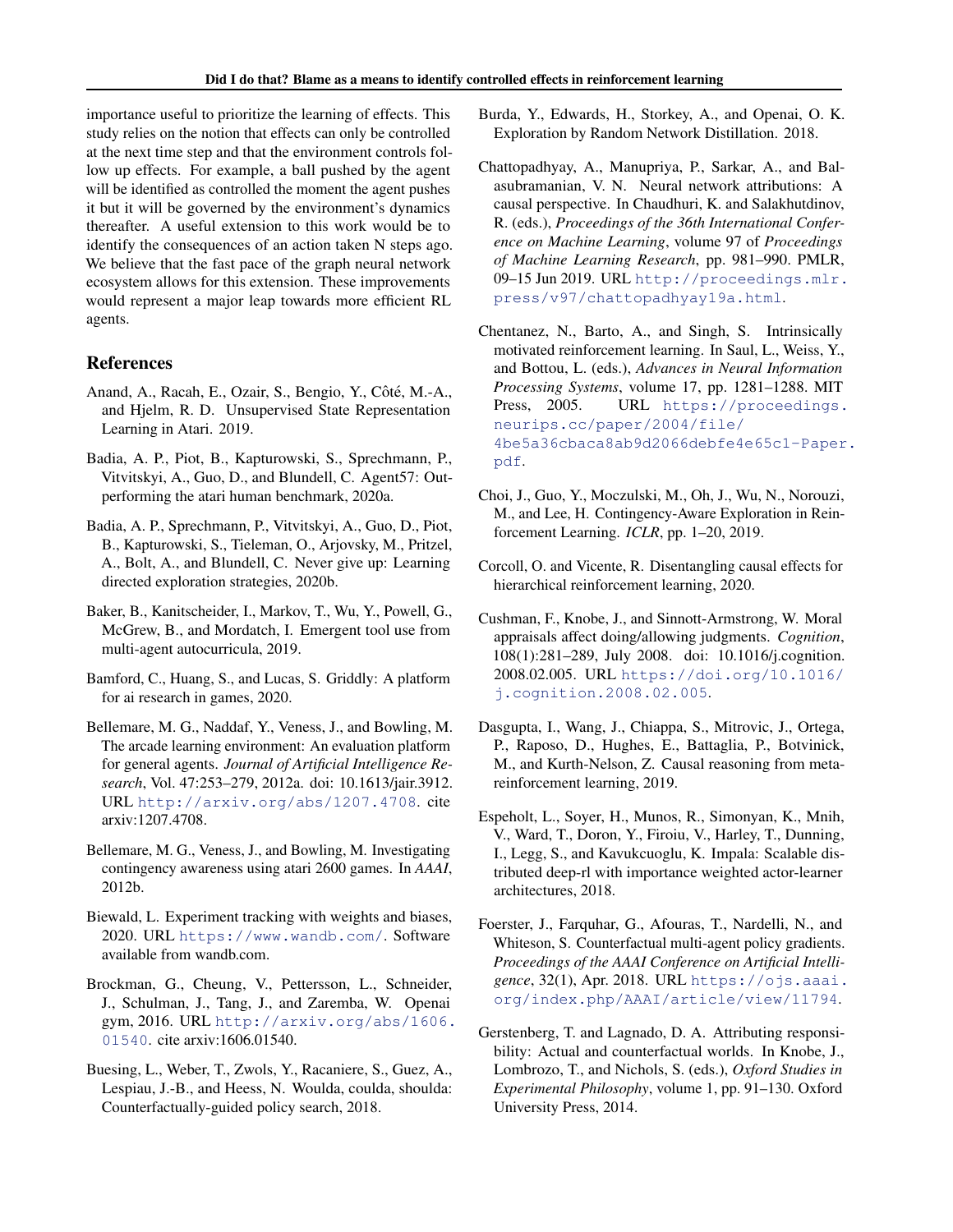- <span id="page-8-0"></span>Goyal, A., Sodhani, S., Binas, J., Peng, X. B., Levine, S., and Bengio, Y. Reinforcement Learning with Competitive Ensembles of Information-Constrained Primitives. pp. 1–21, 2019.
- Grinfeld, G., Lagnado, D., Gerstenberg, T., Woodward, J. F., and Usher, M. Causal responsibility and robust causation. *Frontiers in Psychology*, 11:1069, 2020. ISSN 1664-1078. doi: 10.3389/fpsyg.2020. 01069. URL [https://www.frontiersin.org/](https://www.frontiersin.org/article/10.3389/fpsyg.2020.01069) [article/10.3389/fpsyg.2020.01069](https://www.frontiersin.org/article/10.3389/fpsyg.2020.01069).
- Gulcehre, C., Paine, T. L., Shahriari, B., Denil, M., Hoffman, M., Soyer, H., Tanburn, R., Kapturowski, S., Rabinowitz, N., Williams, D., Barth-Maron, G., Wang, Z., de Freitas, N., and Team, W. Making efficient use of demonstrations to solve hard exploration problems. In *International Conference on Learning Representations*, 2020. URL [https://openreview.net/forum?](https://openreview.net/forum?id=SygKyeHKDH) [id=SygKyeHKDH](https://openreview.net/forum?id=SygKyeHKDH).
- Halpern, J. Y. *Actual Causality*. The MIT Press, 2016. ISBN 0262035022.
- Halpern, J. Y. and Hitchcock, C. Graded Causation and Defaults. *The British Journal for the Philosophy of Science*, 66(2):413–457, 04 2014. ISSN 0007-0882. doi: 10.1093/bjps/axt050.
- Harris, C. R., Millman, K. J., van der Walt, S. J., Gommers, R., Virtanen, P., Cournapeau, D., Wieser, E., Taylor, J., Berg, S., Smith, N. J., Kern, R., Picus, M., Hoyer, S., van Kerkwijk, M. H., Brett, M., Haldane, A., del R'ıo, J. F., Wiebe, M., Peterson, P., G'erard-Marchant, P., Sheppard, K., Reddy, T., Weckesser, W., Abbasi, H., Gohlke, C., and Oliphant, T. E. Array programming with NumPy. *Nature*, 585(7825):357–362, September 2020. doi: 10. 1038/s41586-020-2649-2. URL [https://doi.org/](https://doi.org/10.1038/s41586-020-2649-2) [10.1038/s41586-020-2649-2](https://doi.org/10.1038/s41586-020-2649-2).
- Hitchcock, C. and Knobe, J. Cause and norm. *Journal of Philosophy*, 106(11):587–612, 2009. doi: 10.5840/ jphil20091061128.
- Jaques, N., Lazaridou, A., Hughes, E., Gulcehre, C., Ortega, P. A., Strouse, D., Leibo, J. Z., and de Freitas, N. Social influence as intrinsic motivation for multi-agent deep reinforcement learning, 2018.
- Kahneman, D. and Miller, D. T. Norm theory comparing reality to its alternatives. *Psychol Rev Psychol Rev*, 93(2): 136–153, 1986.
- Kapturowski, S., Ostrovski, G., Dabney, W., Quan, J., and Munos, R. Recurrent experience replay in distributed reinforcement learning. In *International Conference on Learning Representations*, 2019. URL [https:](https://openreview.net/forum?id=r1lyTjAqYX) [//openreview.net/forum?id=r1lyTjAqYX](https://openreview.net/forum?id=r1lyTjAqYX).
- Kingma, D. P. and Ba, J. Adam: A method for stochastic optimization. In Bengio, Y. and LeCun, Y. (eds.), *3rd International Conference on Learning Representations, ICLR 2015, San Diego, CA, USA, May 7-9, 2015, Conference Track Proceedings*, 2015. URL [http:](http://arxiv.org/abs/1412.6980) [//arxiv.org/abs/1412.6980](http://arxiv.org/abs/1412.6980).
- Knobe, J. and Fraser, B. *Causal judgment and moral judgment: Two experiments*, pp. 441 – 447. The MIT Press, United States of America, 2008. ISBN 9780262195690.
- Langenhoff, A. F., Wiegmann, A., Halpern, J. Y., Tenenbaum, J., and Gerstenberg, T. Predicting responsibility judgments from dispositional inferences and causal attributions, Sep 2019. URL <psyarxiv.com/63zvw>.
- Madumal, P., Miller, T., Sonenberg, L., and Vetere, F. Explainable reinforcement learning through a causal lens. *Proceedings of the AAAI Conference on Artificial Intelligence*, 34(03):2493–2500, Apr. 2020. doi: 10.1609/ aaai.v34i03.5631. URL [https://ojs.aaai.org/](https://ojs.aaai.org/index.php/AAAI/article/view/5631) [index.php/AAAI/article/view/5631](https://ojs.aaai.org/index.php/AAAI/article/view/5631).
- Morris, A., Phillips, J. S., Icard, T., Knobe, J., Gerstenberg, T., and Cushman, F. A. Causal judgments approximate the effectiveness of future interventions, Apr 2018. URL <psyarxiv.com/nq53z>.
- Nair, S., Zhu, Y., Savarese, S., and Fei-Fei, L. Causal induction from visual observations for goal directed tasks, 2019.
- OpenAI, Berner, C., Brockman, G., Chan, B., Cheung, V., Debiak, P., Dennison, C., Farhi, D., Fischer, Q., Hashme, S., Hesse, C., Józefowicz, R., Gray, S., Olsson, C., Pachocki, J., Petrov, M., de Oliveira Pinto, H. P., Raiman, J., Salimans, T., Schlatter, J., Schneider, J., Sidor, S., Sutskever, I., Tang, J., Wolski, F., and Zhang, S. Dota 2 with large scale deep reinforcement learning, 2019.
- Paszke, A., Gross, S., Massa, F., Lerer, A., Bradbury, J., Chanan, G., Killeen, T., Lin, Z., Gimelshein, N., Antiga, L., Desmaison, A., Kopf, A., Yang, E., DeVito, Z., Raison, M., Tejani, A., Chilamkurthy, S., Steiner, B., Fang, L., Bai, J., and Chintala, S. Pytorch: An imperative style, high-performance deep learning library. In Wallach, H., Larochelle, H., Beygelzimer, A., d'Alché-Buc, F., Fox, E., and Garnett, R. (eds.), *Advances in Neural Information Processing Systems 32*, pp. 8024–8035. Curran Associates, Inc., 2019.
- Pathak, D., Agrawal, P., Efros, A. A., and Darrell, T. Curiosity-driven exploration by self-supervised prediction, 2017.
- Pearl, J. *Causality: Models, Reasoning and Inference*. Cambridge University Press, USA, 2nd edition, 2009. ISBN 052189560X.